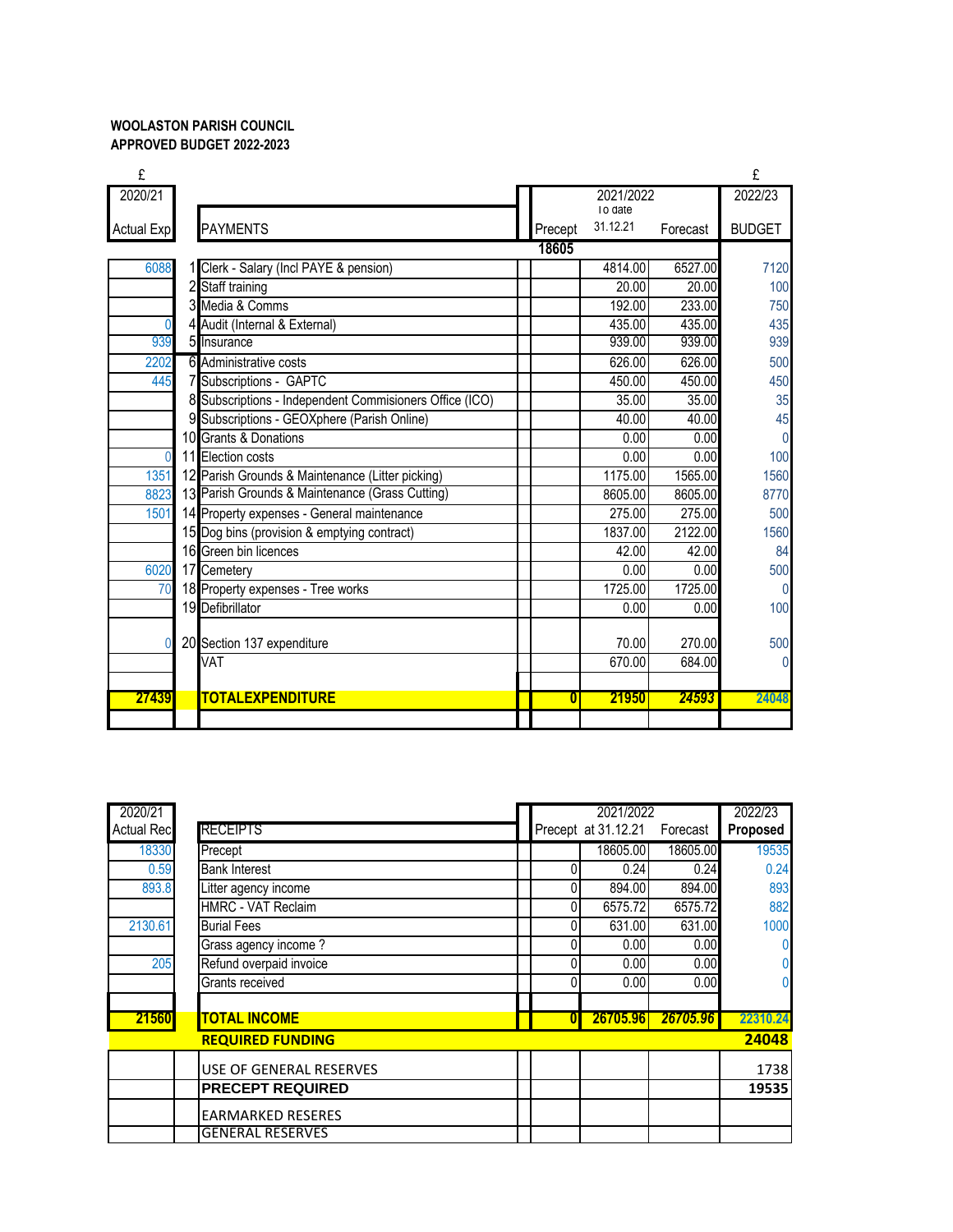| <b>BAND D CHARGE</b>                                                                                                                                                                                                                              |            | 37.09        |
|---------------------------------------------------------------------------------------------------------------------------------------------------------------------------------------------------------------------------------------------------|------------|--------------|
| $-£5,879.00$                                                                                                                                                                                                                                      | £2,112.96  | $-£1,737.76$ |
| <b>TOTAL EXPENDITURE</b>                                                                                                                                                                                                                          |            | 24048        |
| Receipts                                                                                                                                                                                                                                          |            |              |
| Litter agency income                                                                                                                                                                                                                              |            | 893          |
| HMRC VAT reclaim                                                                                                                                                                                                                                  |            | 882          |
| Burial fees (app)                                                                                                                                                                                                                                 |            | 1000         |
| <b>TOTAL INCOME</b>                                                                                                                                                                                                                               |            | 2775         |
| <b>REQUIRED FUNDING</b>                                                                                                                                                                                                                           |            | 21273        |
| Use of general reserves                                                                                                                                                                                                                           |            | $-1738$      |
| Precept required                                                                                                                                                                                                                                  |            | 19535        |
| Band D charge                                                                                                                                                                                                                                     |            |              |
| <b>Reserves Fund (transfer to BS account)</b>                                                                                                                                                                                                     |            |              |
| 2750<br>Earmarked reserves (Tree works)                                                                                                                                                                                                           |            |              |
| Office equipment (replacement/repair)                                                                                                                                                                                                             |            | 50           |
| Defibrillator                                                                                                                                                                                                                                     | 100        |              |
| 100<br>Contested election costs 2023                                                                                                                                                                                                              |            |              |
| General reserves (approx 3 months precept)                                                                                                                                                                                                        | 5000       |              |
| <b>General Maintenance</b>                                                                                                                                                                                                                        | 2000       |              |
|                                                                                                                                                                                                                                                   | £10,000.00 |              |
| $F - 1$ and $F - 1$ is the set of $F - 1$ and $F - 2$ and $F - 3$ and $F - 1$ and $F - 2$ and $F - 3$ and $F - 1$ and $F - 2$ and $F - 3$ and $F - 1$ and $F - 2$ and $F - 3$ and $F - 2$ and $F - 3$ and $F - 3$ and $F - 2$ and $F - 3$ and $F$ |            |              |

Estimated bank balance 31/3/ 2022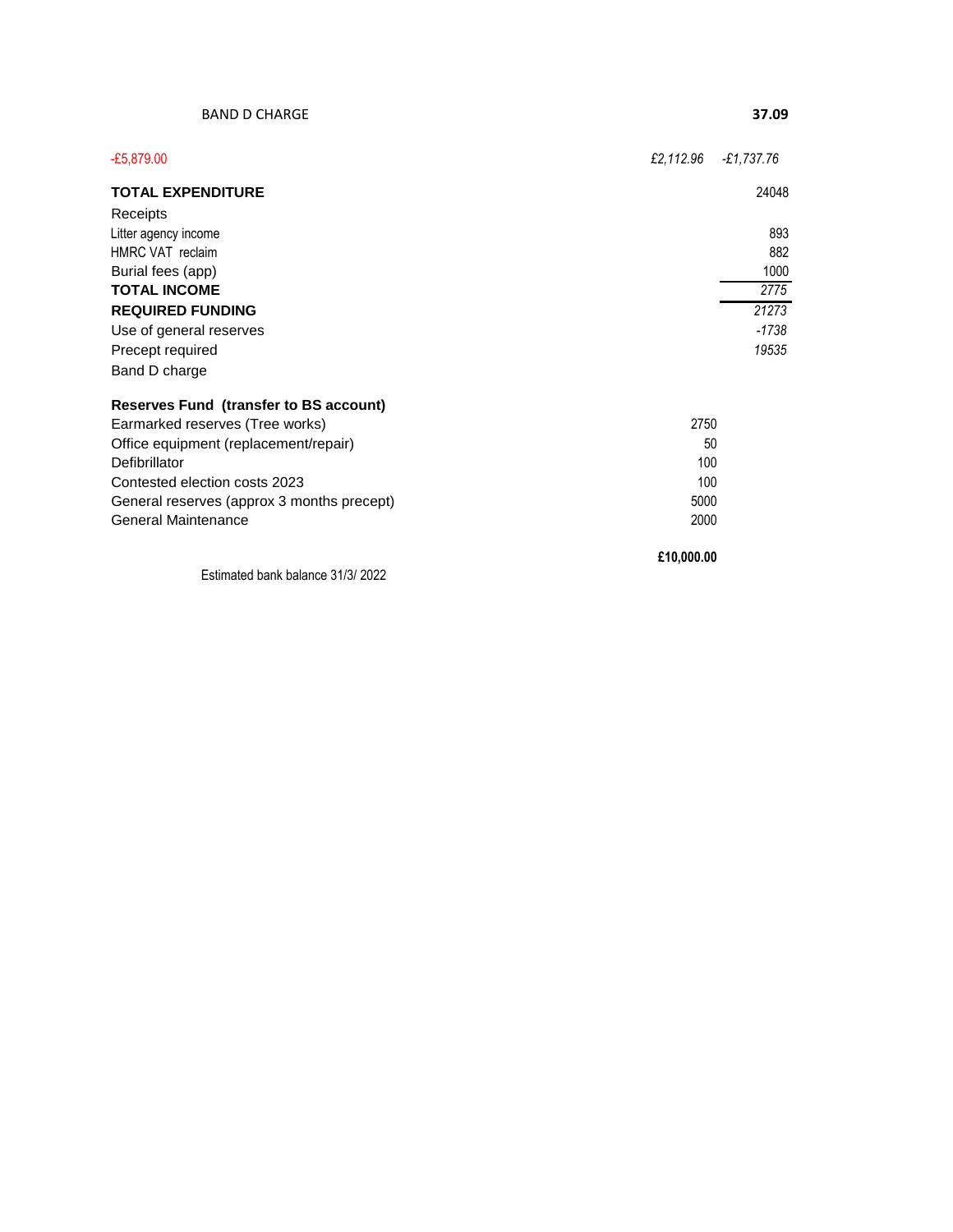incl expected incremental increase / national pay award Estimated costs to include Zoom meetings, WMH broadband, updating website estimated cost for internal & external audit Year 3 of fixed rate including travel, stationery, postage, Microsoft office package based on 2021/2022 costs standard annual fee standard annual fee

Suggest minimum £100 to reserve fund pa based on 2021/2022 costs as quoted in tender application Suggest £500 pa to build up a reserve fund for unexpected costs assuming 10 bins at £6 pw each collected fortnightly annual cost for 2 bins Unexpected costs

Suggest £100 to reserve fund pa for unexpected costs Includes expenses such as Remembrance Day wreath, Christmas tree, Queens Jubilee exp etc

5% increase

based on figures in previous years 2020/2021 amount to be reclaimed Estimated 2 x burials